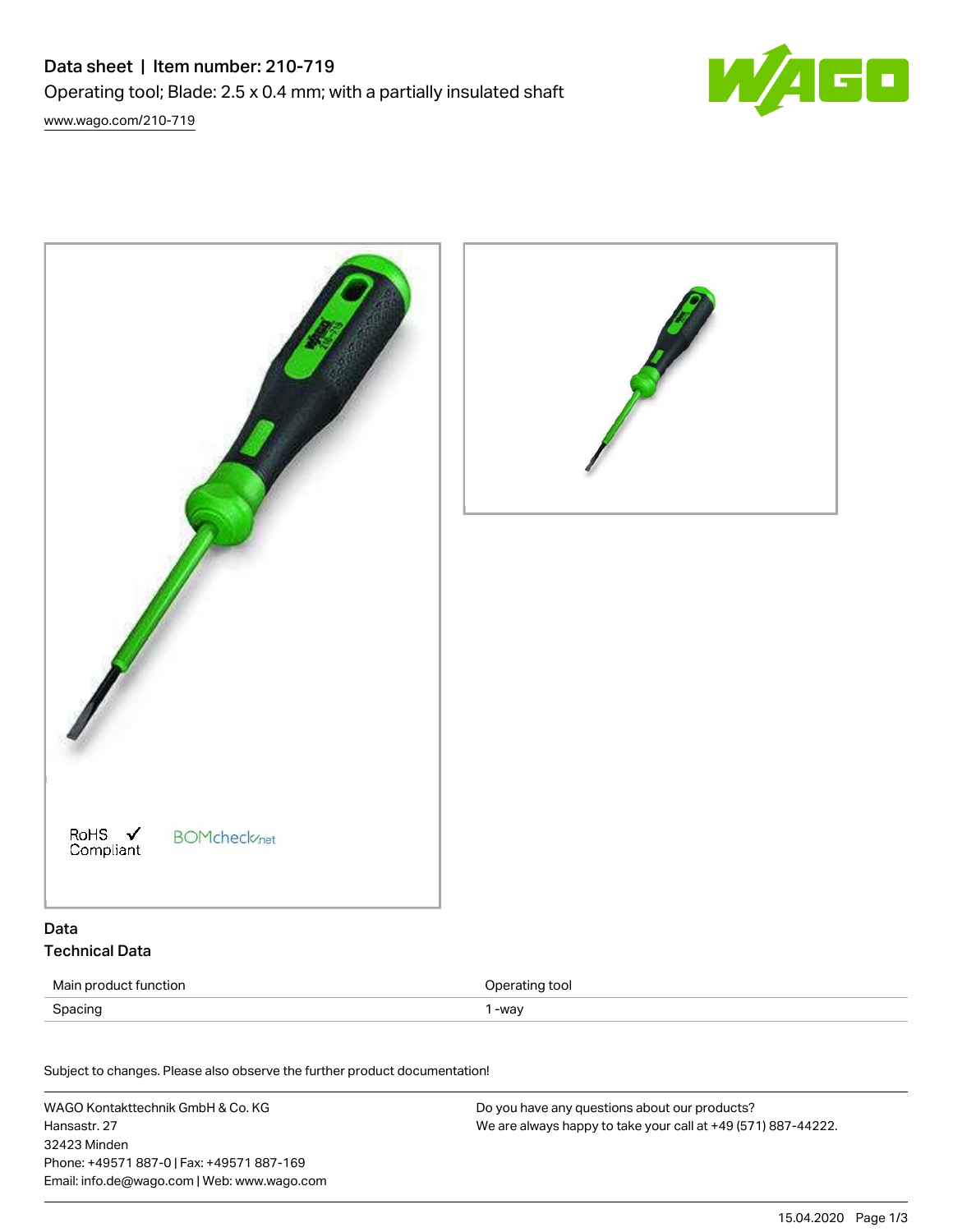

### Material Data

Weight  $\,$  26 g  $\,$ 

## Commercial data

| Product Group      | 2 (Terminal Block Accessories) |
|--------------------|--------------------------------|
| Packaging type     | bag                            |
| Country of origin  | DE                             |
| <b>GTIN</b>        | 4045454937386                  |
| Customs Tariff No. | 82055980000                    |

### Counterpart

#### **Downloads** Documentation Bid Text 210-719 doc - Datei Jan 4, 2018 doc 23.6 kB [Download](https://www.wago.com/de/d/2257603) 210-719 GAEB X81 - Datei Feb 19, 2019 xml 2.7 kB [Download](https://www.wago.com/de/d/2257540)

### Installation Notes



Inserting a conductor via (2.5 x 0.4) mm screwdriver. Operation is performed perpendicular to conductor entry.

Subject to changes. Please also observe the further product documentation!

WAGO Kontakttechnik GmbH & Co. KG Hansastr. 27 32423 Minden Phone: +49571 887-0 | Fax: +49571 887-169 Email: info.de@wago.com | Web: www.wago.com

Do you have any questions about our products? We are always happy to take your call at +49 (571) 887-44222.